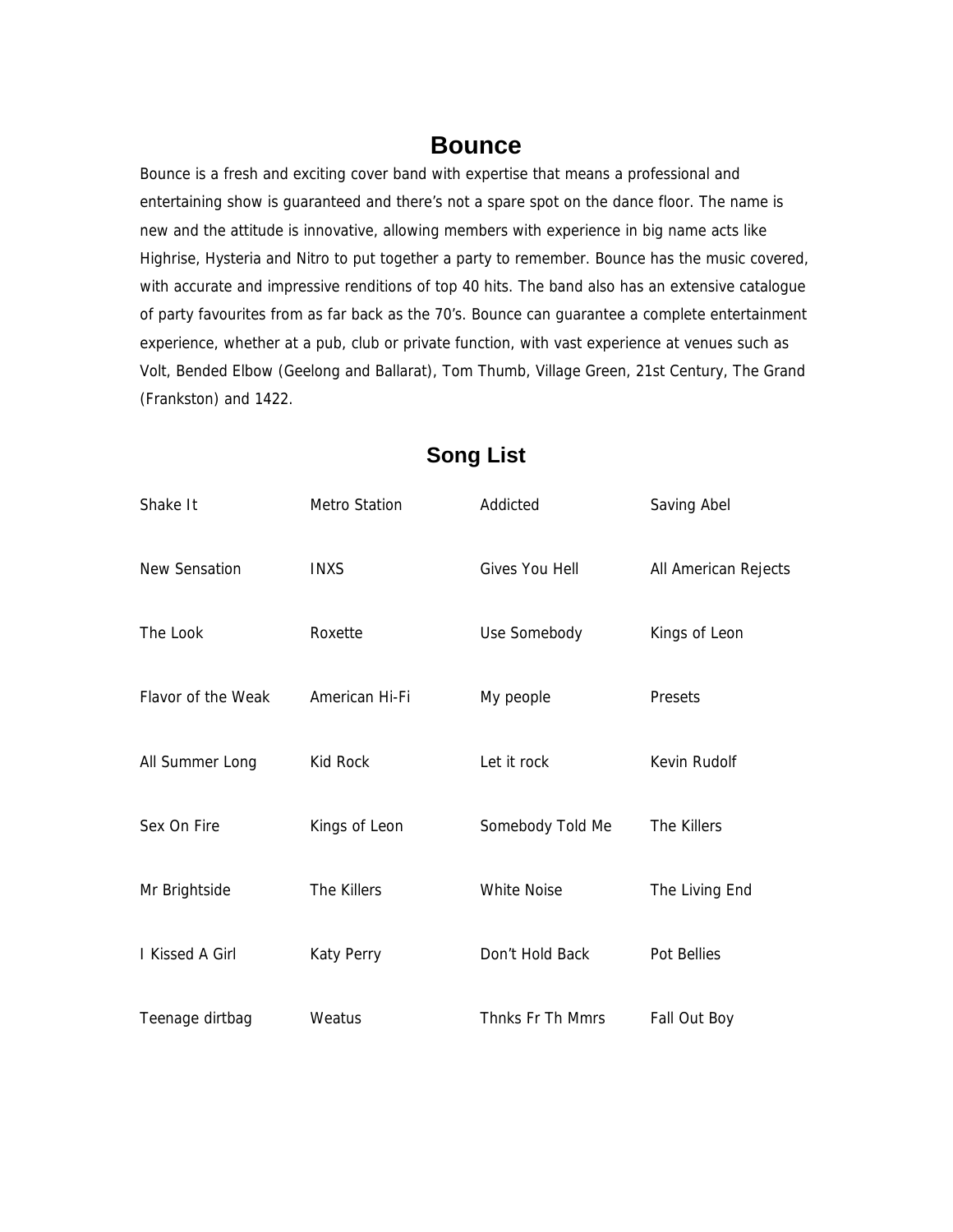| See You<br>Again                    | Miley Cyrus          | Dance Floor Anthem                       | <b>Good Charlotte</b> |
|-------------------------------------|----------------------|------------------------------------------|-----------------------|
| Paralyser                           | Finger 11            | Take Me Back                             | <b>Noiseworks</b>     |
| This Heart<br>Attack                | Faker                | 20 Good Reasons                          | <b>Thirsty Merc</b>   |
| Slice of Heaven                     | Dave Dobbyn          | Playing To Win                           | John Farnham          |
| <b>Sweet Dreams</b>                 | Eurythmics           | Wake Me Up Before<br>You Go-go           | Wham!                 |
| Life is a Highway                   | Tom Cochrane         | Livin La Vida<br>Loca                    | <b>Ricky Martin</b>   |
| Semi charmed life                   | Third Eye Blind      | Enter Sandman                            | Metallica             |
| Breakfast At Tiffany's              | Deep Blue Something  | Highway To Hell                          | <b>ACDC</b>           |
| Kryptonite                          | Three Doors Down     | April Sun In Cuba                        | Dragon                |
| Funky town                          | Pseudo Echo          | Rock this Party                          | <b>Bob Sinclair</b>   |
| I Believe In A Thing<br>Called Love | The Darkness         | Rain                                     | Dragon                |
| You're The Voice                    | John Farnham         | This Ain't A Scene,<br>It's An Arms Race | Fall Out Boy          |
| <b>Blister</b>                      | <b>Violet Femmes</b> | Always                                   | Bon Jovi              |
| All Your Reasons                    | Matchbox 20          | You Give Love A Bad<br>Name              | Bon Jovi              |
| 500 Miles                           | Proclaimers          | All Night Long                           | Lionel Richie         |